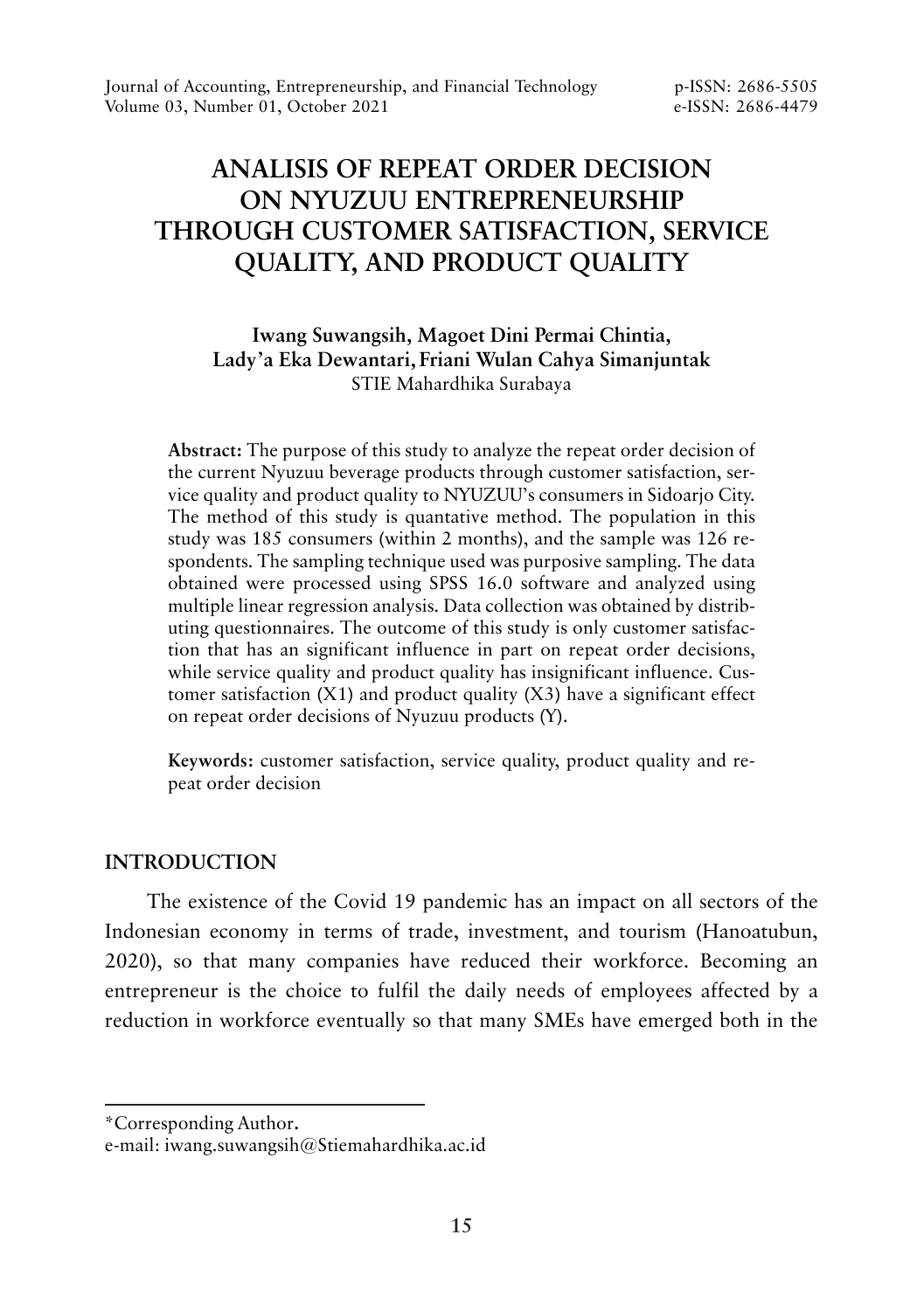culinary and garment fields. The culinary business is a business that is still promising to develop because eating is a necessity so that culinary businesses are more developed than in the garment sector, as can be seen from the increasing number of culinary businesses emerging from the types of carts, food stalls, cafés, and restaurants. The existence of new businesses that have sprung up with the same product causes business competition to be tighter, so that business people must be smart in finding opportunities by knowing exactly what the market wants and the level of satisfaction customers want because it will affect the next level of purchase (Khonita et al., 2020).

As a new business we must be able to get customers to make repeat order so that our business can run well and grow. Consumers will turn to other products if they are not satisfied. If they are satisfied, it will create emotional attachment to the brand which will result in high consumer loyalty (Haryono et al., 2014). A repeat order decision is a feeling of interest that is felt by someone in a product, so that there is a desire to buy, try, use, or own the product (Marlius, 2017). According to Savitri & Wardana (2018) repeat order decision will certainly grow and happen to consumers when consumers feel satisfaction and comfort with the products that consumers have bought previously and want to buy again (Savitri & Wardana, 2018). Research by Fang (2014) found that satisfaction has a positive and significant effect on repeat order decision. Research by Savitri & Wardana (2018) found that the customer will make repeat order decision because they are satisfied with the product. Meanwhile, the results of research conducted by (Prastiwi, 2016) found that satisfaction did not have a significant effect on repeat order decision.

Besides customer satisfaction, service quality and product quality is also one of the factors in a repeat order decision of product, so that the entrepreneur must be take note and maintain the quality of the product (Anggita & Ali, 2017). According to Liu et al. (2016), service quality has become the most powerful factor which affects the competitive advantage of service suppliers to survive in the fast-food industry. The results of research conducted by Rosita found that product quality had a positive effect on repeat order decision but service quality had a negative effect (Rosita, 2016). Different research results were found in the research of Palma & Andjarwati (2016) where product quality did not have a significant effect on repeat order decision and negative results were also found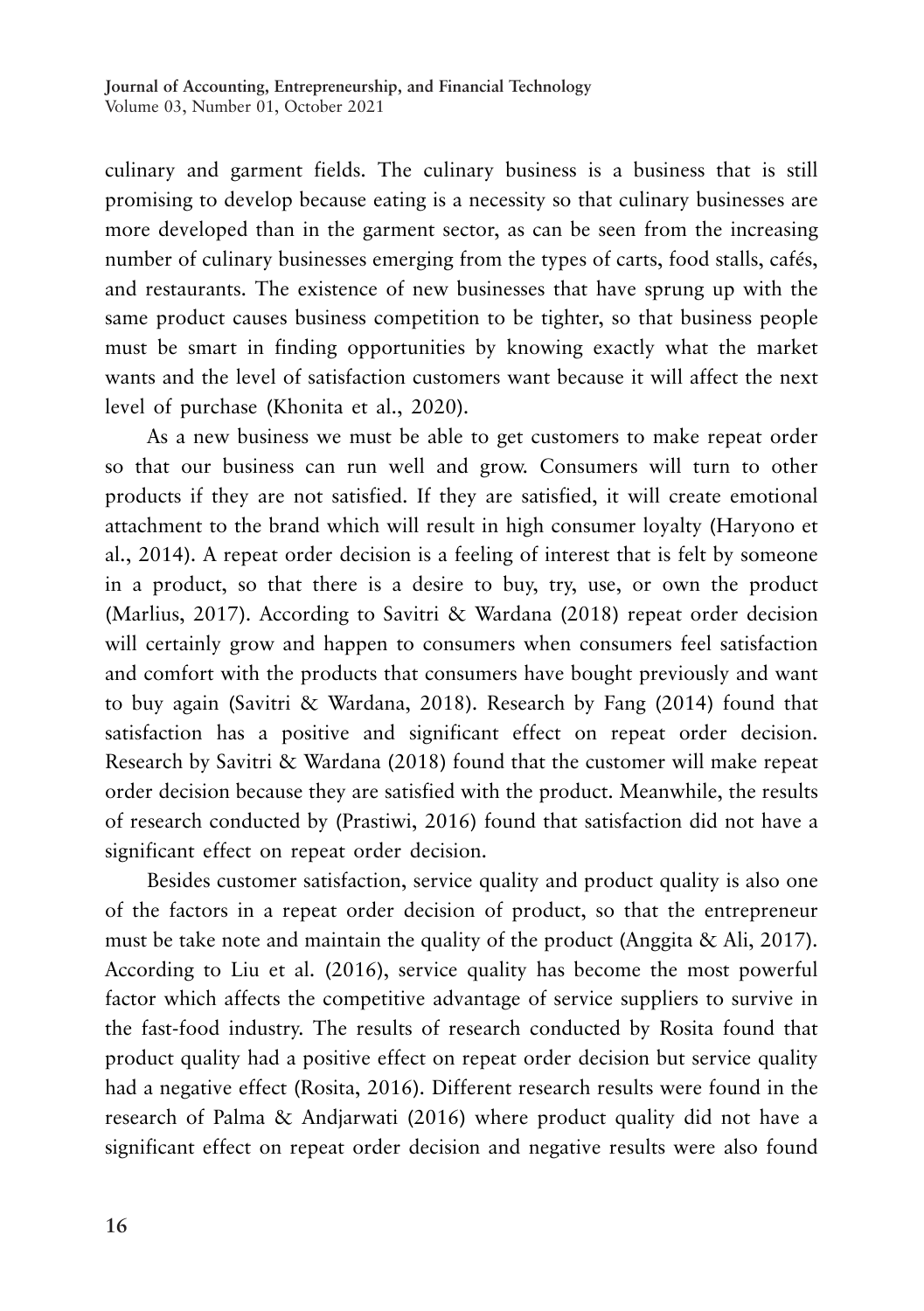in research conducted by Denniswara (2016) that stated how product quality did not have a significant effect on repeat order decision.

Research on the effect of product quality and service quality on customer satisfaction and the decision to repeat order at fast food (McDonald's) has been conducted by Bahar & Sjahruddin (2017), where customer satisfaction is the mediator variable and the results of his research is how product quality had no significant effect on repeat order decision but service quality has a significant effect (Bahar & Sjahruddin, 2017). Mulyana (2019) also conducted research on service quality and product quality on repeat order decisions through customer satisfaction as a mediator variable where the findings showed that both service quality variables, product quality through customer satisfaction had a significant positive effect on repeat order decision (Mulyana, 2019). Wibowo & Rahadhini conducted a research (2017) resulting in finding the effect of product quality and service quality on consumer satisfaction in forming repurchase intentions at the Solo Pecel restaurant, namely both product quality and service quality have a positive effect on customer satisfaction and will also have an impact on repeat order decision (Wibowo & Rahadhini, 2017).

In order to compete in the business world, we must be able to create new and innovative products that can attract buyers. Today's drinks are booming and have many variations, such as drinks with a variety of boba and healthy drinks made from milk with various variations, taste, and price. Nyuzuu is an entrepreneurship business that sells Nyuzuu products, which are milk-based drinks with various variants such as mocca, chocolate, red-velvet and others to make this drink even more delicious and healthy. This Nyuzuu entrepreneurship has only been pioneered by students implementing the PKM (Student Entrepreneurship program). In implementing this PKM, students are required to be creative in creating new products that can be accepted by the market. Even though this entrepreneurship has just started, it turns out to be able to attract consumers to repeat orders for these products. Consumers are not only from the millennial generation but from all age groups. The results of a fairly large sales evaluation for two months show that Nyuzuu's entrepreneurship has the opportunity to be developed elsewhere.

The purpose of this study is to determine the effect of customer satisfaction, service quality and product quality on repeat order decision to Nyuzzu product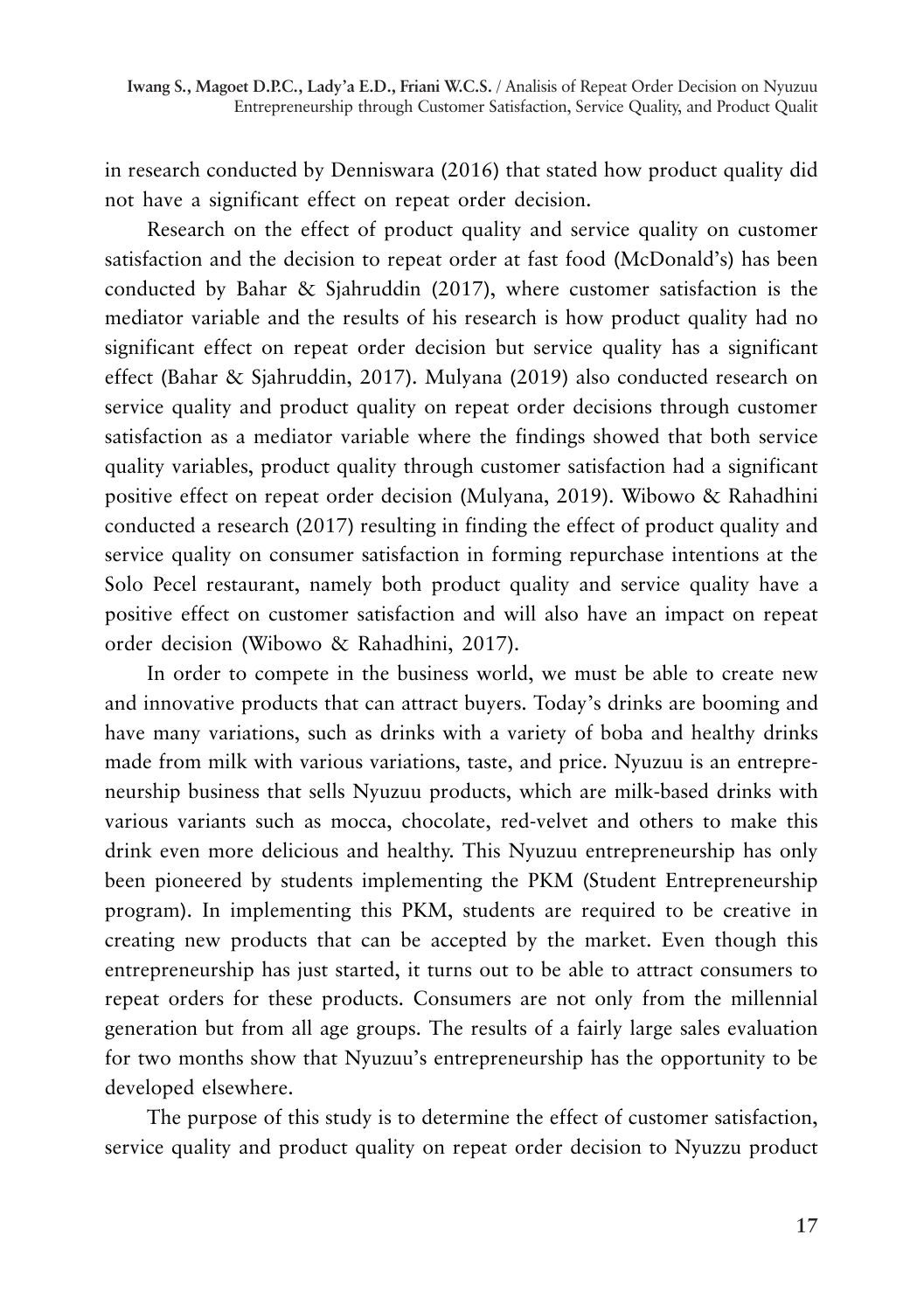and to find out which variables have the most influence on the decision to repeat order to Nyuzuu products as a consideration that can be used to develop this business in the future and elsewhere. Beside that, the similarity of this study with previous research is that the objects of research are both in the culinary field with the same variables, namely service quality, product quality, customer satisfaction and the decision to repeat order. The difference in this study is customer satisfaction as the independent variable while in previous research customer satisfaction was the mediating variable that affects the decision to repeat order. However, previous research found different results, namely Bahar & Sjahruddin (2017) found that product quality did not have a significant effect on repeat order decision, while Mulyana (2019) and Wibowo & Rahadhini (2017) found that it had a positive effect, which is a reason to be studied deeper.

The conceptual framework proposed as the basis for determining the hypothesis is shown in Figure 1 as follows:



**Figure 1 Research Conceptual Framework**

### **Hypothesis**

The hypothesis of this study is as follows:

- Hypothesis 1: Customer satisfaction has positive influence on repeat order decisions.
- Hypothesis 2: Service quality has positive influence on repeat order decisions.

Hypothesis 3: Product quality has positive influence on repeat order decisions.

Hypothesis 4: Customer satisfaction, service quality, and product quality will simultaneously influence repeat order decisions.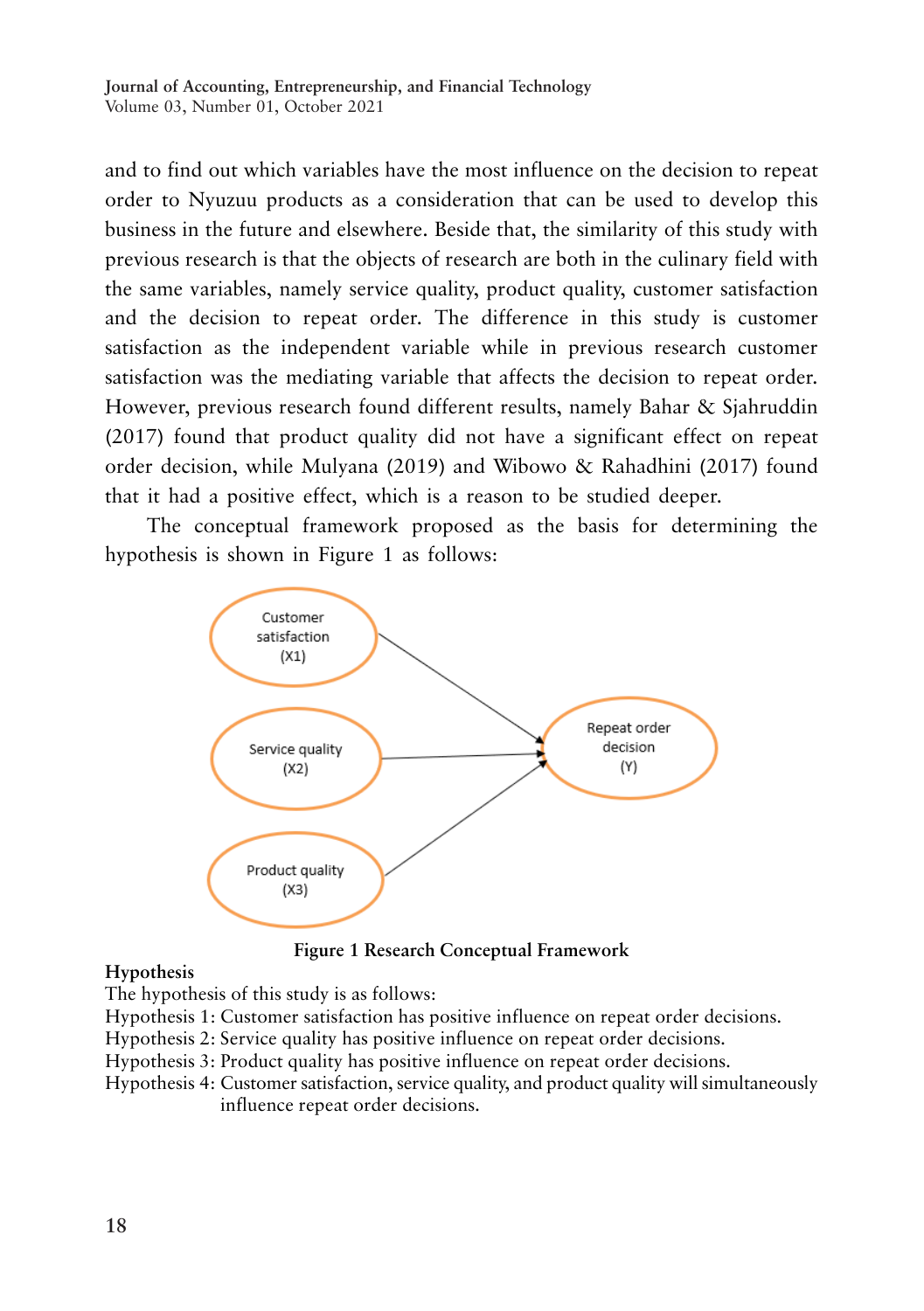# **METHOD**

This study is quantitative research that studies the acquisition of data in the form of numbers or qualitative data and obtains data based on this theory. This research is also a quantitative descriptive study, because the data obtained from the sample of the study population is analyzed according to the statistical method used and then interpreted (Sugiyono, 2016).

### **Population and Sample**

The population of this study is all consumers who have made repeat order decision to buy Nyuzuu 's product both by directly coming to Nyuzuu's booth or online via social media, namely WhatsApp or Instagram, totaling in 185 people (within 2 months). Sample of this study is 126 based on the sample size criteria of the Slovin formula with 5% sampling error.

# **Research Variable**

- a. The independent variables include: customer satisfaction (X1), service quality (X2), product quality (X3)
- b. The dependent variable is repeat order decision (Y)

In this study, the repeat order decision of Nyuzuu products is determined by the variables of customer satisfaction, service quality, and product quality. Repeat order decision is a repeat purchase that shows a desirecustomers to re-purchase Nyuzuu products. Referring to research by (Savitri & Wardana, 2018), Bahar (2017), Mulyana (2019) and Wibowo & Rahadhini (2017), the indicators that can be used are as follows: (1) The intention of consumers who want to always repeat order Nyuzuu products. (2) The intention of consumers who tend to give reference on nyuzuu products they have bought to be bought by other people as well. (3) The intention of consumers who always have the main preference for nyuzuu products. (4) The intention of consumers who are always looking for information about nyuzuu product variants.

Satisfaction is an expression of customer satisfaction or disappointment that arises when consuming Nyuzuu products. Then the indicators that can be used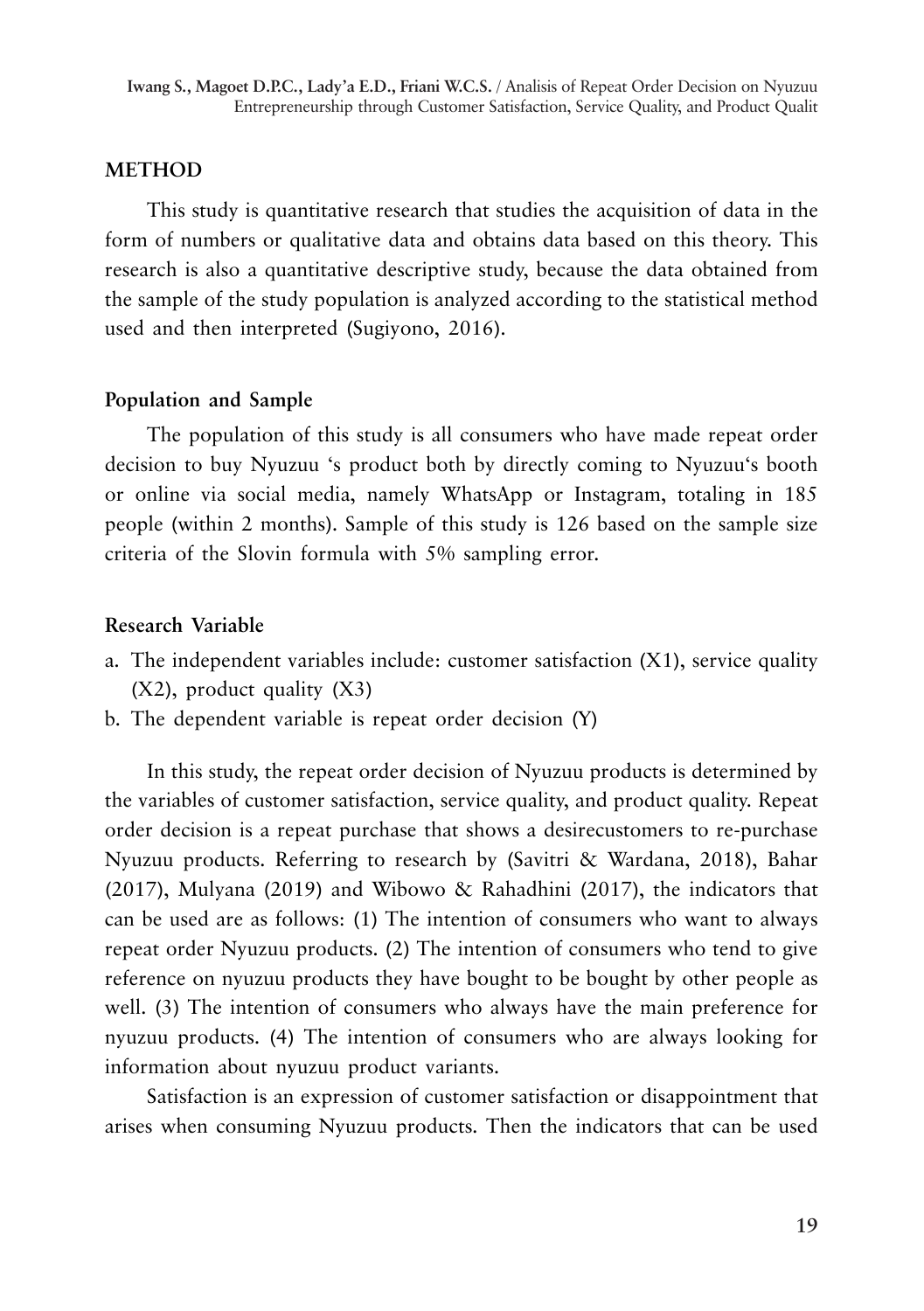are as follows: (1) The quality and quantity of products created by nyuzuu products can meet the expectations of its consumers. (2) Satisfaction that arises when consumers are consuming Nyuzuu products. (3). Consumers have felt that they made the right decision to consume nyuzuu products. The indicators of service quality are reliable, responsive, assuring, empathic, and tangible. Whereas product quality is everything that Nyuzuu products have which can be offered to the market for attention, to be purchased, and to be consumed by consumers. Indicators that can be used are as follows: (1) good taste; (2) durability is measured by how long the durability of Nyuzuu products is; (3) the specialty related to the advantages of Nyuzuu products is that the product is made from milk and does not contain chemicals so that it is a drink that is safe for consumption as well as healthy.

#### **RESULTS**

#### **Validity Test**

The validity test has been done using 126 respondents. The results of the validity test analysis can be known after performing calculations using the SPSS program, the results show that all items of each statement have a significant value (>0.05). So, the entire item list is declared valid.

|  |             | <b>Test</b> |
|--|-------------|-------------|
|  | Reliability |             |
|  |             |             |

| Variable                   | Cronbach Alpha | Alpha | Remarks  |
|----------------------------|----------------|-------|----------|
| Customer Satisfaction (X1) | 0,804          | 0,6   | Reliable |
| Service Quality (X2)       | 0,819          | 0,6   | Reliable |
| Product Quality (X3)       | 0,743          | 0,6   | Reliable |
| Repeat Order Decision (Y)  | 0.838          | 0.6   | Reliable |
|                            |                |       |          |

**Table 1 Reliability Test Result**

Source: The data obtained were processed using SPSS 16.0 software (2020)

Based on this table, Cronbach's alphabet reliability coefficient values are more than 0.6. The calculated value is greater than r table count so it can be concluded that the instrument or questionnaire used is very reliable.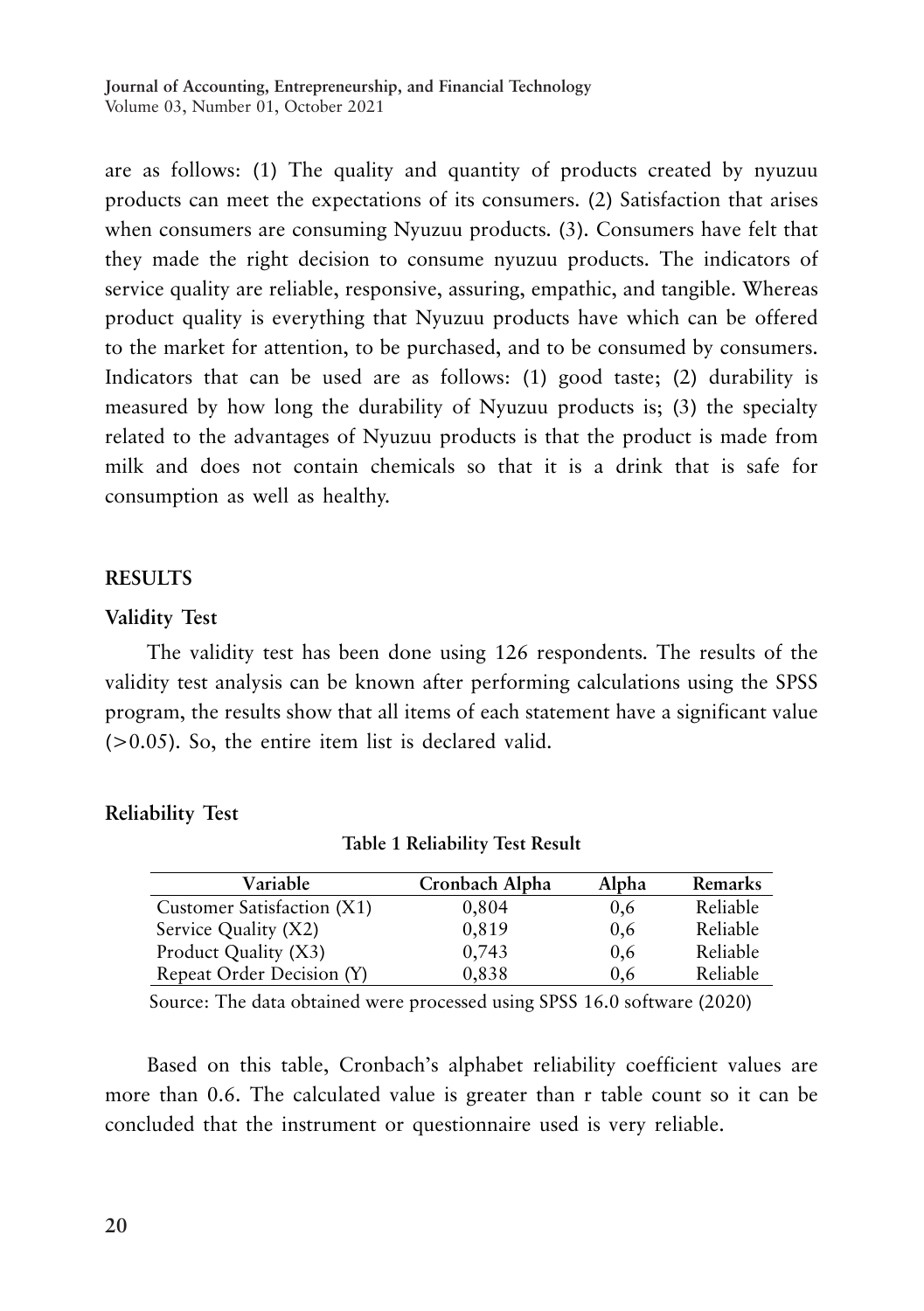**Iwang S., Magoet D.P.C., Lady'a E.D., Friani W.C.S.** / Analisis of Repeat Order Decision on Nyuzuu Entrepreneurship through Customer Satisfaction, Service Quality, and Product Qualit

#### **Classic Assumption Test**

#### **1. Normality test**

Normal P-P Plot of Regression Standardized Residual



**Figure 2 Normality Test**

As seen in the image above, the points are scattered around the line and follow the diagonal line, so the residual value is normal.

### **2. Multicollinearity test**

The results of the multicollinearity test of each independent variable and the VIF value is less than 10. This means that all free variables do not show symptoms of multicollinearity. It can be seen in table below:

| Model                      | Unstandardized<br>Coefficients |            | Standardized<br>Coefficients |         | Sig. | Collinearity<br><b>Statistics</b> |            |
|----------------------------|--------------------------------|------------|------------------------------|---------|------|-----------------------------------|------------|
|                            | B                              | Std. Error | Beta                         |         |      | Tolerance                         | <b>VIF</b> |
| (Constant)                 | $-.551$                        | 1.753      |                              | $-.314$ | .754 |                                   |            |
| Customer Satisfaction (X1) | .922                           | .187       | .636                         | 4.922   | .000 | .282                              | 3.540      |
| Service Quality (X2)       | .082                           | .190       | .059                         | .430    | .669 | .254                              | 3.931      |
| Product Quality (X3)       | .319                           | .206       | .190                         | 1.545   | -127 | $-311$                            | 3.214      |

**Table 2 Multicollinearity Test (Coefficientsa )**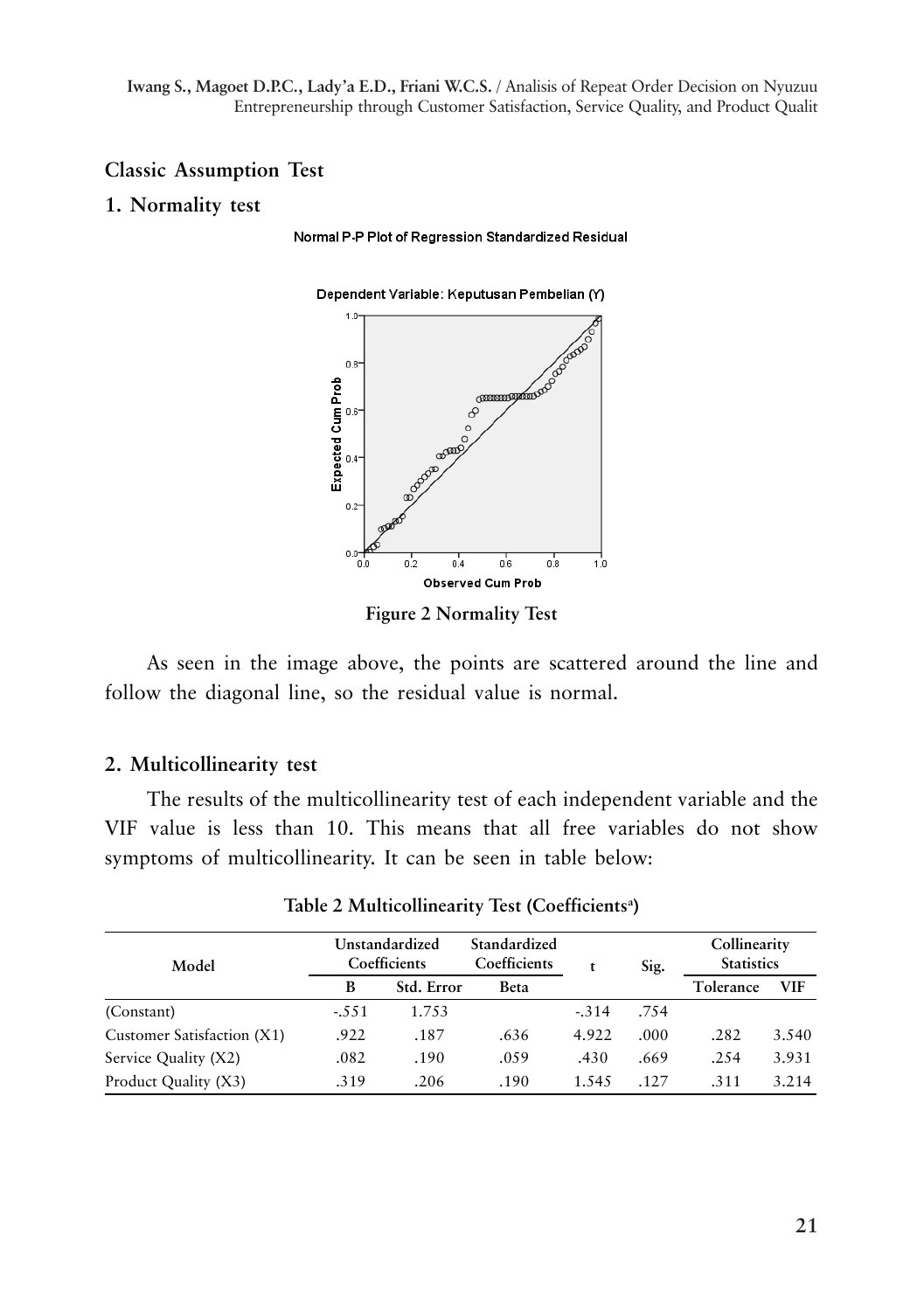### **Multiple Linear Regression Test**

The multiple regression equation in this study can be stated as:

 $Y = a + b1X1 + b2X2 + b3X3$  $Y = -0.551 + 0.922x1 + 0.82x2 + 0.319x3$ 

### Coefficient of Correlation (R) and Coefficient of Determination ( $\mathbb{R}^2$ )

| Model |      | R Square | <b>Adjusted R</b><br>Square | Std. Error of<br>The Estimate | Durbin Watson |
|-------|------|----------|-----------------------------|-------------------------------|---------------|
|       | 844ª |          | 698                         | 1.716                         | 1.991         |

Table 3 Coefficient of Correlation  $(R)$  and Coefficient of Determination  $(R^2)$ 

Description:

a. Predictors: (Constant), Product Quality (X3), Consumer Satisfaction (X1), Service Quality  $(X2)$ .

b. Dependent Variable: Repeat Order Decision (Y)

Based on the results of the calculation of SPSS 16.0 stating the multiple correlation coefficient  $(R) = 0.844$ , it can be seen from the table above that it is greater than 0.5 and the value is very high which indicates a correlation or relationship between the independent variables (X) with the dependent variable (Y) very closely. The multiple coefficients determined is 0.698, which means that the independent variable (X) can explain and influence 69.8% of the dependent variable  $(Y)$ , so it can be concluded that customer satisfaction  $(X1)$ , service quality (X2), product quality (X3) will have an impact 69.8% repeat order decision (Y) is quite large, while the remaining 30.2% is influenced by other independent variables outside the model.

# **Simultaneous Influence Test with F Test**

| Table 4 F Test (ANOVA <sup>a</sup> ) |  |  |  |  |
|--------------------------------------|--|--|--|--|
|--------------------------------------|--|--|--|--|

| Model      | Sum of Squares | df  | Mean Square |        | Sig.             |
|------------|----------------|-----|-------------|--------|------------------|
| Regression | 818.105        |     | 272.702     | 94.355 | 000 <sup>b</sup> |
| Residual   | 352.601        | 122 | 2.890       |        |                  |
| Total      | 1170.706       | 125 |             |        |                  |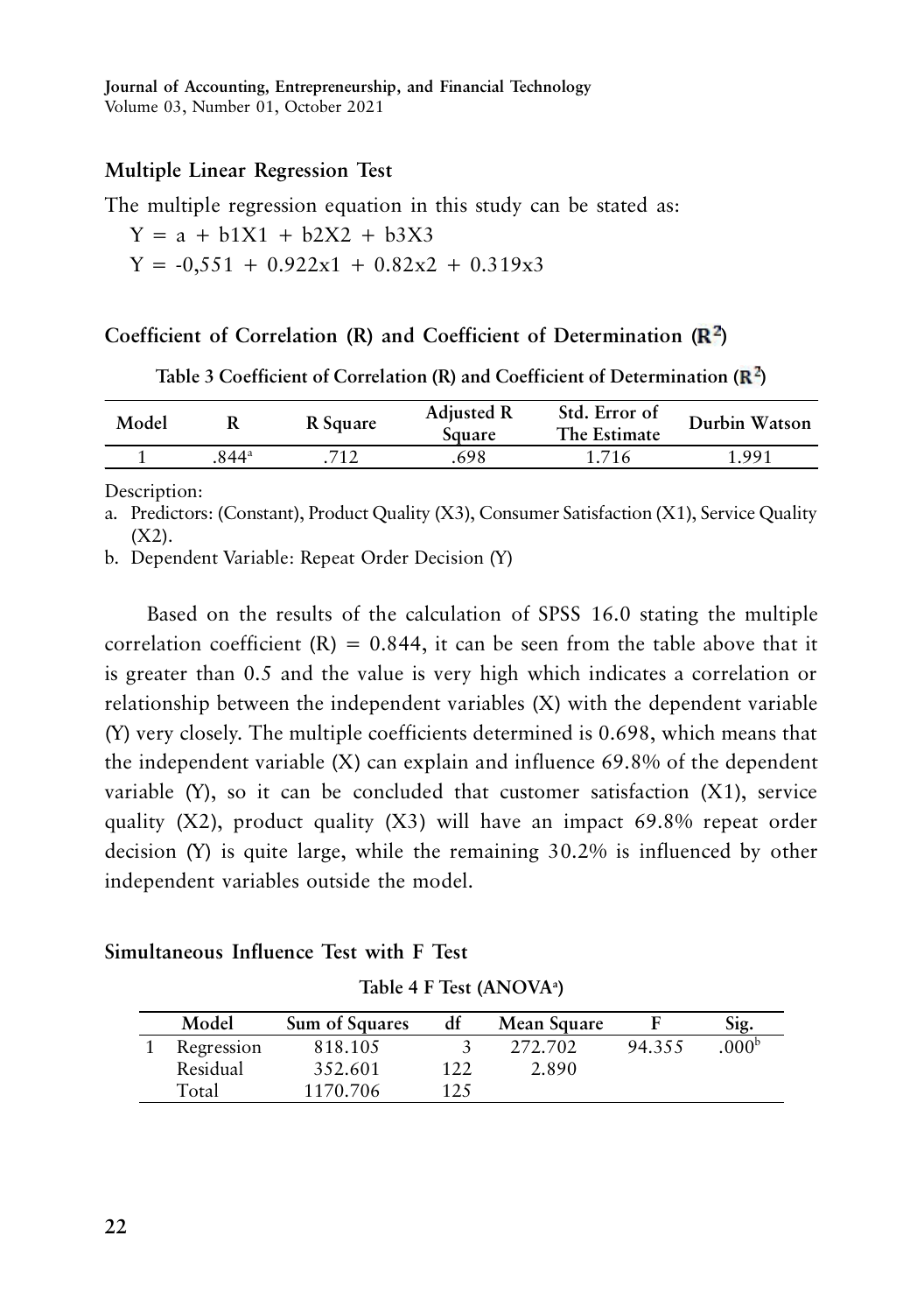Description:

- a. Predictors: (Constant), Product Quality (X3), Customer Satisfaction (X1), Service Quality (X2)
- b. Dependent Variable : Repeat Order Decision (Y)

Ho:  $\beta$ 1,  $\beta$ 2 = 0, it means that customer satisfaction (X1), service quality (X2), and product quality (X3) have no effect on repeat order decisions (Y) simultaneously.

H1:  $\beta$ 1:  $\beta$ 2  $\neq$  0, it indicates that customer satisfaction (X1), service quality (X2), and product quality (X3) simultaneously affect repeat order decisions (Y).

Frount  $(50.312)$  > Ftable  $(2.753)$ , so Ho is rejected and H1 is accepted. Thus, it can be concluded that customer satisfaction  $(X1)$ , service quality  $(X2)$ , and product quality (X3) simultaneously affect repeat order decisions (Y).

# **Simultant Test**

**Table 5 Simultant -Test**

| Variable F count |        | F table | Remarks                               |
|------------------|--------|---------|---------------------------------------|
| X1               | 94.355 | 1.39    | Has a Significant and Positive Effect |
| X2               | 94.355 | 1.39    | Has a Significant and Positive Effect |
| X <sub>3</sub>   | 94.355 | 1.39    | Has a Significant and Positive Effect |

Table 5 shows the value of F count, which is 94,355. While the F table is at the 5% significance level, the f-table is 1,39. This means that F count > F table  $(94,355 > 1,39)$  with a significance level of 0.000.

In this case, the variables of customer satisfaction  $(X1)$ , service quality  $(X2)$ , and product quality (X3) simultaneously have a significant effect on repeat order decision.

# **Partial Test**

| T count | T table | <b>Remarks</b>                                |
|---------|---------|-----------------------------------------------|
| 4.922   |         | 1.65744 Has a Significant and Positive Effect |
| 0.43    |         | 1.65744 Does not have a significant effect    |
| 1.545   |         | 1.65744 Does not have a significant effect    |
|         |         |                                               |

**Table 6 Partial Test**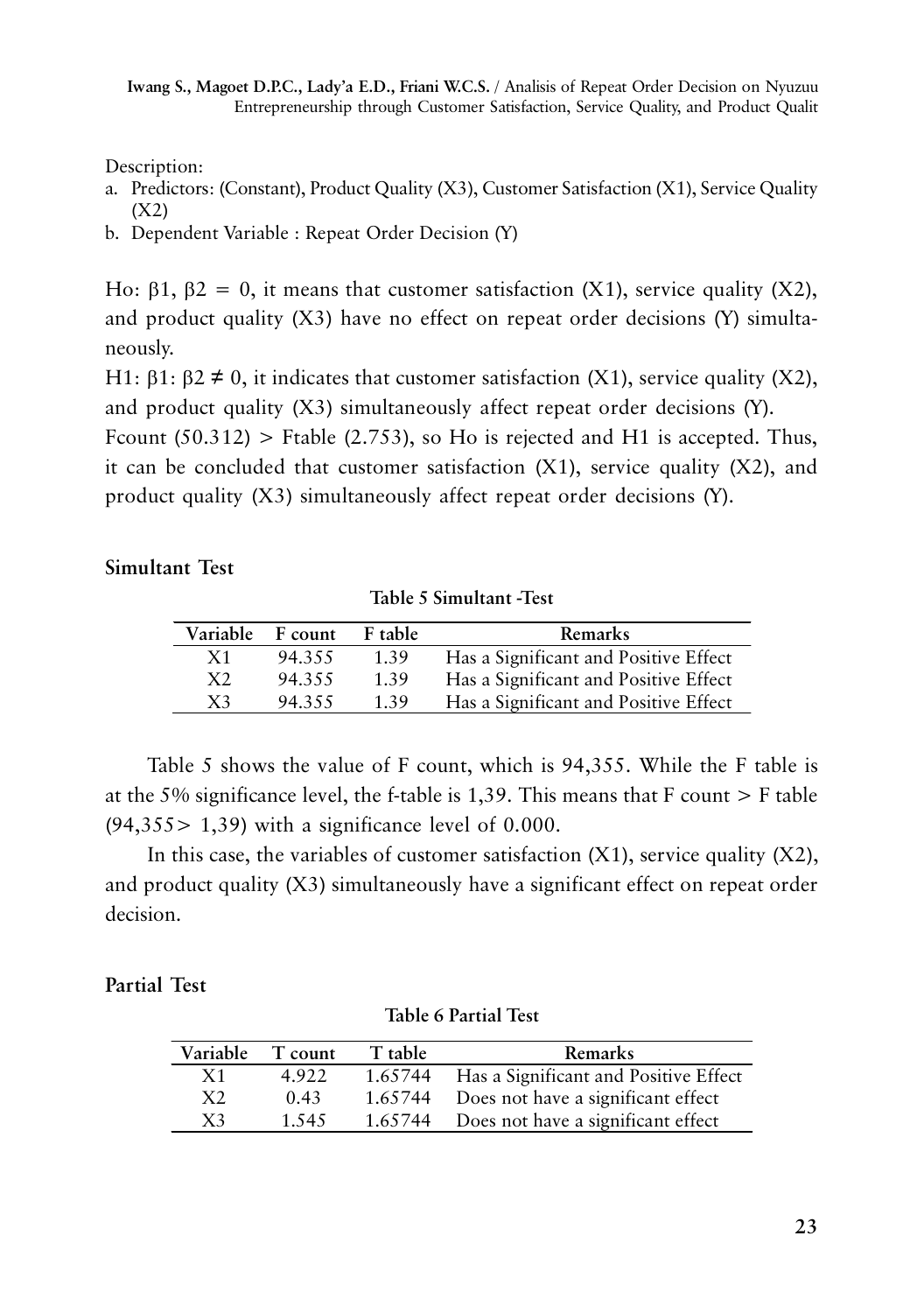# **The Relation of Customer Satisfaction (X1) on Repeat Order Decisions (Y)**

The first hypothesis testing in this study is to test whether customer satisfaction (X1) affects Repeat order decision. The result shows that the t count is 4,922 while the t table with a significance level of 5% is 1,65744 (t count  $>$ t table =  $4,922 > 1,65744$ ) with a significance value of 0,002, which means 0,002 < 0,05. Thus, H1 is accepted and H0 is rejected. It can be concluded that the customer satisfaction variable has a positive and significant effect towards repeat order decision.

## **The Relation of Service Quality (X2) on Repeat Order Decisions (Y)**

The second hypothesis testing in this study is to test whether the service quality (X2) affects Repeat order decision. The result shows that the t count is 0,43 while the t table with a significance level of 5% is  $1,65744$  (t count  $\lt$  t table  $= 0.43 < 1.65744$ ) with a significance value of 0,002, which means 0,002 < 0,05. Thus, H2 is rejected and H0 is accepted. Thus, it can be concluded that the customer satisfaction variable does not have a positive and significant effect towards repeat order decision.

# **The Relation of Product Quality (X3) on Repeat Order Decisions (Y)**

The third hypothesis testing in this study is to test whether the service quality (X2) affects Repeat order decision. The result shows that the t count is 1,545 while the t table with a significance level of 5% is 1,65744 (t count < t table =  $1,545 < 1,65744$ ) with a significance value of 0,002, which means 0,002 < 0,05. Thus, H2 is rejected and H0 is accepted. Thus, it can be concluded that the customer satisfaction variable does not have a positive and significant effect towards repeat order decision.

### **DISCUSSION**

# **The Relation of Customer Satisfaction (X1) on Repeat Order Decisions (Y)**

The results of hypothesis testing with t-test calculations show that some customer satisfaction (X1) has a positive and significant effect on repeat order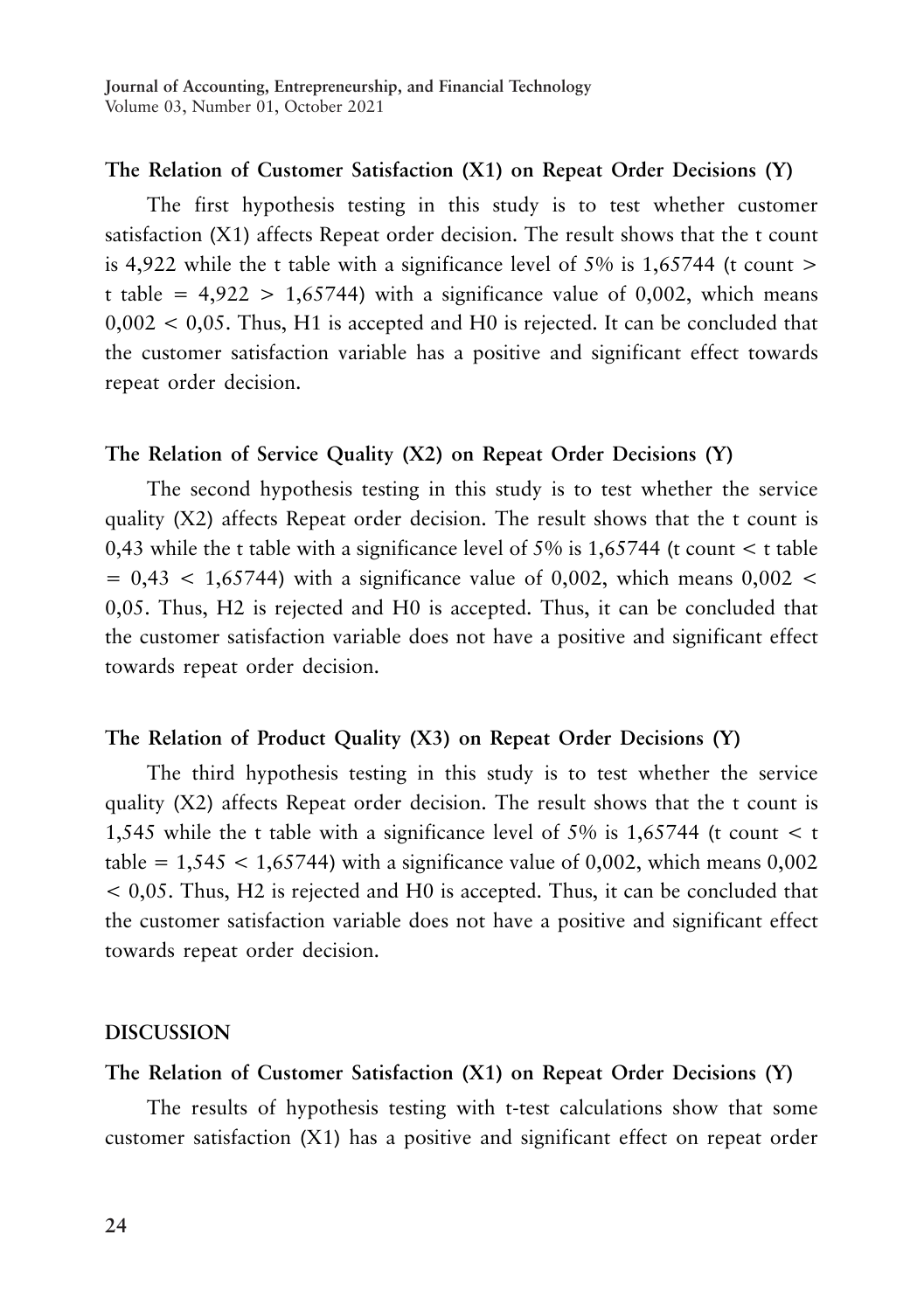decisions (Y), and the t count  $(4.922) > t$  table  $(1.65744)$ , which means that customer satisfaction can have significance. Specifically, the impact of positive impacts and attitudes on repeat order decisions. If the consumer's satisfaction is getting bigger, the decision to buy the "Nyuzuu" product will increase. On the other hand, if the customer satisfaction decreases, the decision to buy the "Nyuzuu" product will also decrease.

According to Kotler & Keller (2009) and Kotler et al. (2010), customer satisfaction is defined as "a person's feelings of pleasure or disappointment that result from comparing a product perceived performance (or outcome) to expectations". Customer satisfaction is the main factor that must be improved to increase sales revenue, because with increasingly fierce commercial competition, sellers must be able to satisfy customers so that customers can make purchasing decisions about our products, and of course will continue to be loyal to our products, even suggest our products.

The results of this study support previous research conducted by Research by Fang et al. (2014), (Savitri & Wardana, 2018), Bahar (2017), Mulyana (2019), and Wibowo & Rahadhini (2017) found that the customer will make repeat order decision because they are satisfied with the product. Hypothesis testing on the relationship of customer satisfaction has a positive and significant effect on repeat order decision, so that the more customers feel satisfied, the higher the repeat order decision Nyuzuu's products.

# **The Relation of Service Quality (X2) on Repeat Order Decisions (Y)**

It can be seen from the results of hypothesis testing using the t-test that the service quality (X2) does not have a significant and positive effect on t count  $(0.430)$  d" t table  $(1.65744)$  on repeat order decisions  $(Y)$ , which means that service quality doesn't have a significant effect. According to Tjiptono et al. (2011), "Service quality is a level of excellence that can meet customer needs and expectations". Service quality focuses on meeting the needs and expectations of consumers and the accuracy of its delivery to meet consumer needs. Meanwhile, according to Ratnasari & Aksa (2011), service quality is a comparison between real evidence and customer dreams based on the service received.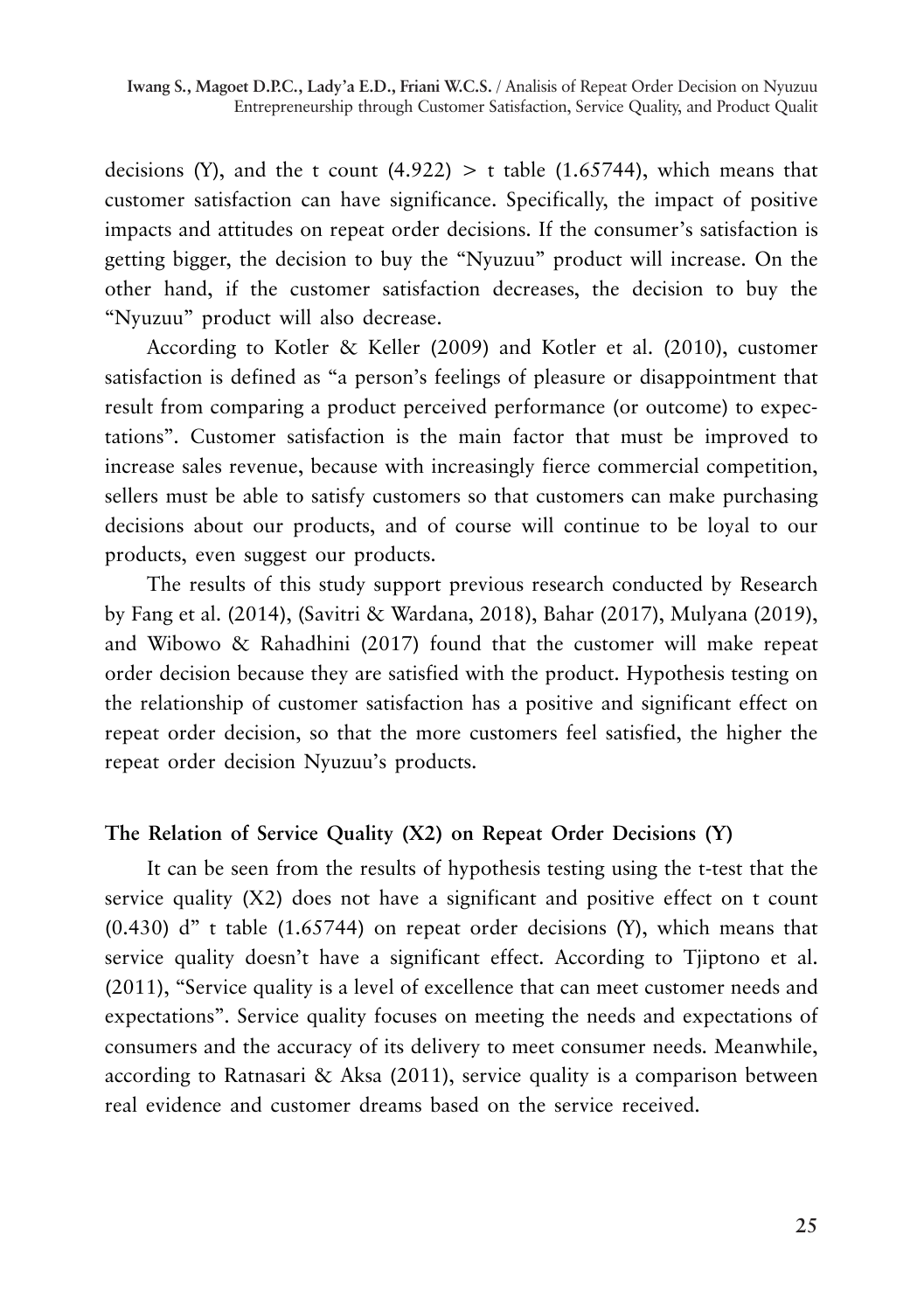The results of this study do not support previous research Bahar & Sjaruddin (2017), Mulyana (2019), and Wibowo & Rahadhini (2017) who found that service quality has a positive influence on repeat order decision. This means the quality of service provided by Nyuzuu's entrepreneurship to customers had no effect on customer repeat order decisions.

# **The Relation of Product Quality (X3) on Repeat Order Decisions (Y)**

It can be seen from the results of hypothesis testing using the t test that the quality of some products (X3) does not have a significant positive effect on repeat order decisions (Y), t count  $(1.545) <$  t table  $(1.65744)$  which means that product quality does not have significant influence. According to the theory put forward by Kotler & Armstrong (2008), product quality is one of the factors that will influence customer repeat order decisions, because product quality affects the reliability of the product to be purchased by the customer.

The results of this study do not support previous research Rosita (2016), Savitri (2018), Mulyana (2019), and Wibowo & Rahadhini (2017) who found that product quality has a positive influence on repeat order decision. This means that the the product quality of Nyuzuu is good, so the customer has no problem with this product.

# **The Relation of Customer Satisfaction (X1), Service Quality (X2), Product Quality (X3) on Repeat Order Decisions (Y).**

The results of hypothesis testing with the F test calculation show that the independent variables (customer satisfaction  $(X1)$ , service quality  $(X2)$ , and product quality (X3) have F count (94.355) for the dependent variable, namely the repeat order decision (Y)) at the same time. This shows that if customer satisfaction  $(X1)$ , service quality  $(X2)$ , and product quality  $(X3)$  are getting better, the repeat order decision (Y) will also get better. Conversely, if customer satisfaction  $(X1)$ , service quality  $(X2)$ , and product quality  $(X3)$  decreases, the repeat order decision (Y) will also decrease. The coefficient of multiple determination is 0.698. This shows that the three independent variables, namely customer satisfaction (X1), service quality (X2), and product quality (X3), can simultaneously influence the dependent variable, namely the repeat order deci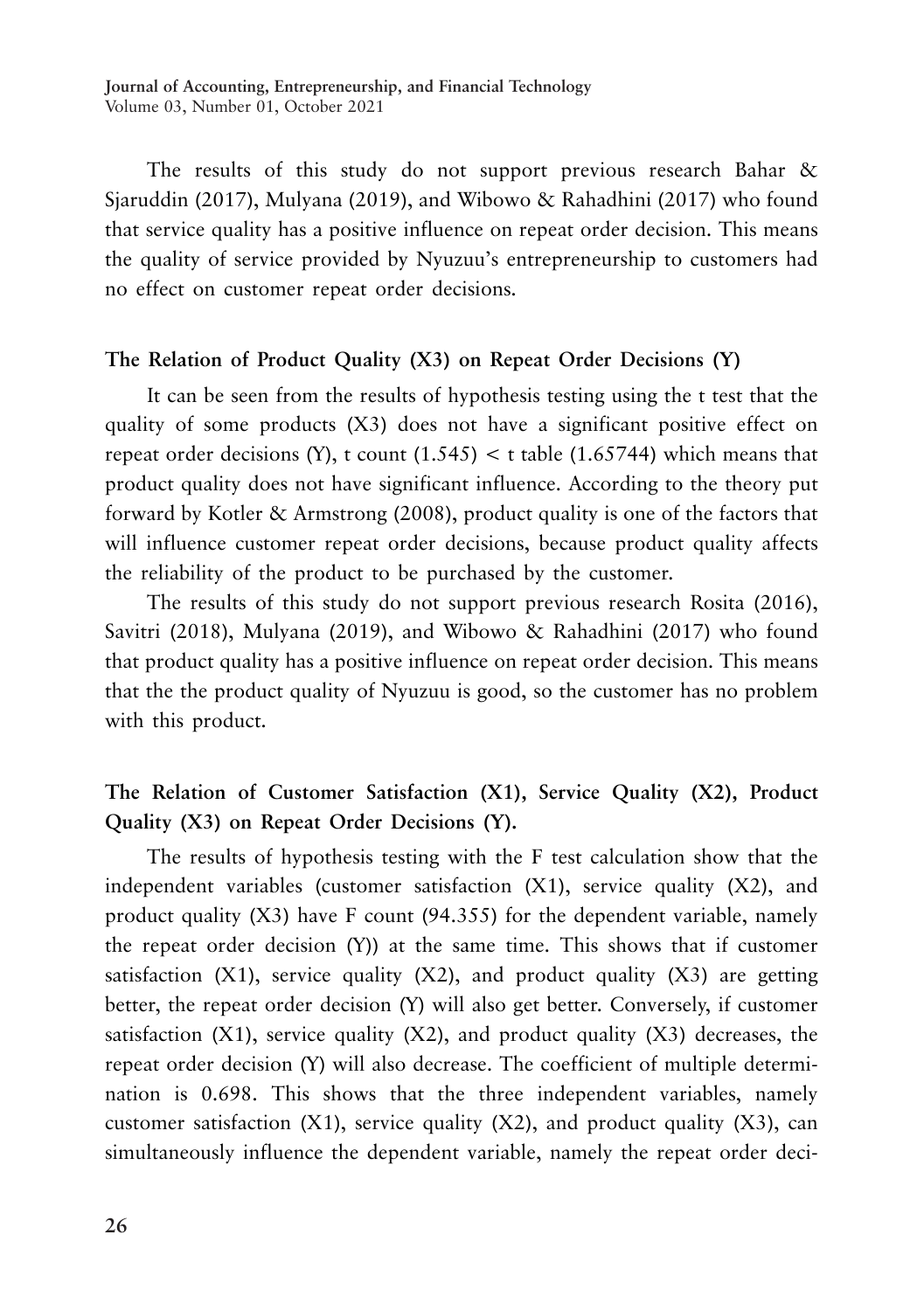**Iwang S., Magoet D.P.C., Lady'a E.D., Friani W.C.S.** / Analisis of Repeat Order Decision on Nyuzuu Entrepreneurship through Customer Satisfaction, Service Quality, and Product Qualit

sion (Y) of 69.8%. The remaining 30.2% is influenced by other independent variables outside the model.

The customer will make repeat order decision because they feel they are getting satisfaction. Conceptually, satisfaction is an outcome of purchase and use resulting from the buyer's comparison of the rewards and costs of the purchase in relation to the anticipated consequences, and operationally, satisfaction is similar to attitude in that it can be assessed as the sum of the satisfactions with the various attributes of the product or service (Seyedaliakbar et al., 2016). In improving customer satisfaction, customer expectations should be noticed and it can be concluded that customer satisfaction is consumer's feeling about the performance of the product where consumers have expectation about the products and feel satisfied if the performance of the product exceeds consumers' expectations (Sudari et al., 2019). Customer satisfaction is a cumulative psychological reaction to the consistency between pre-purchase anticipation and postpurchase evaluation of the customer's transactional behaviors. (Liu, Lee, & Hung, 2016).

A service is defined as an action that is meant to be beneficial to a customer. Therefore, service quality is considered to be the difference between the expected performance of a certain service, and its actual performance (Abd et al., 2017), customer's consistent assessment for the service they received (Oliver & Bearden, 1985), as the measurement of the difference between customer service expectation and the customer's perception of actual delivered service (Parasuraman et al, 1985). According to the research of Parasuraman et al. (2001) in Saidani & Arifin (2012), food service quality was divided into five categories in this study: reliable quality, responsive quality, assured quality, empathic quality, and tangible quality (Saidani & Arifin, 2012)

Product quality is characteristic of the product in the ability to meet the needs that have been determined and latent. The product is defined as everything that can be offered to the market to gain attention, expertise, usefulness, or consumption that satisfies the wants or needs. Philip Kotler mentioned dimensions of quality as follows:

- 1. Performance
- 2. The characteristics of operation of a major product
- 3. Feature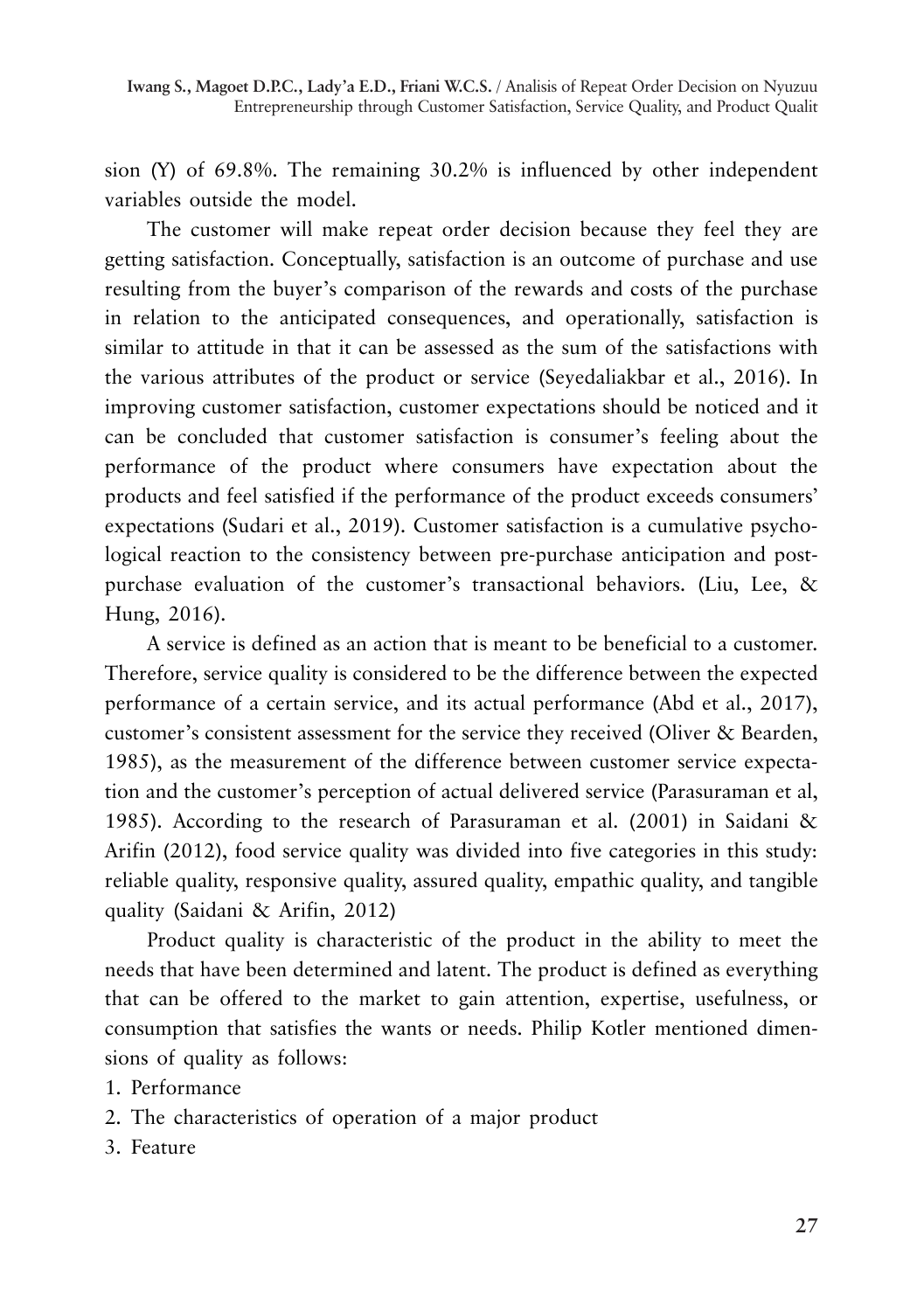- 4. Reliability: probability of a product not working or failing
- 5. Conformity with service ability specifications
- 6. Aesthetics: how a product is perceived and listened to
- 7. Perceived determination of quality

# **Conclusion**

- 1. Customer satisfaction has a positive effect on repeat order decisions so that the first hypothesis is accepted. Increased customer satisfaction will have an impact on the decision to repeat order decision of Nyuzuu products, which will also increase.
- 2. Service quality doesn't have a positive influence on repeat order decisions, so that the second hypothesis is rejected because the service quality has no effect on repeat order decision for Nyuzuu products.
- 3. Product quality doesn't have a significant positive effect on repeat order decisions, so the third hypothesis is rejected, because the product quality of the Nyuzuu has no effect on repeat order decision.
- 4. Customer satisfaction, service quality, and product quality simultaneously influence repeat order decisions, so that the fourth hypothesis is accepted because the value of  $f$  count  $\geq f$  table.
- 5. Customer satisfaction variable is the most dominant variable in influencing repurchase decisions because it has the largest coefficient value among the other two independent variables

# **Limitation and Suggestions**

We realize that this research has a limitation, as the result of this study doesn't support the previous research, where independent variables service quality and product quality has no effect on repeat order decision.

The suggestion for future research is to add the independent variable as price because we found the data that a repeat order would go up drastically when the seller gives a promotional price.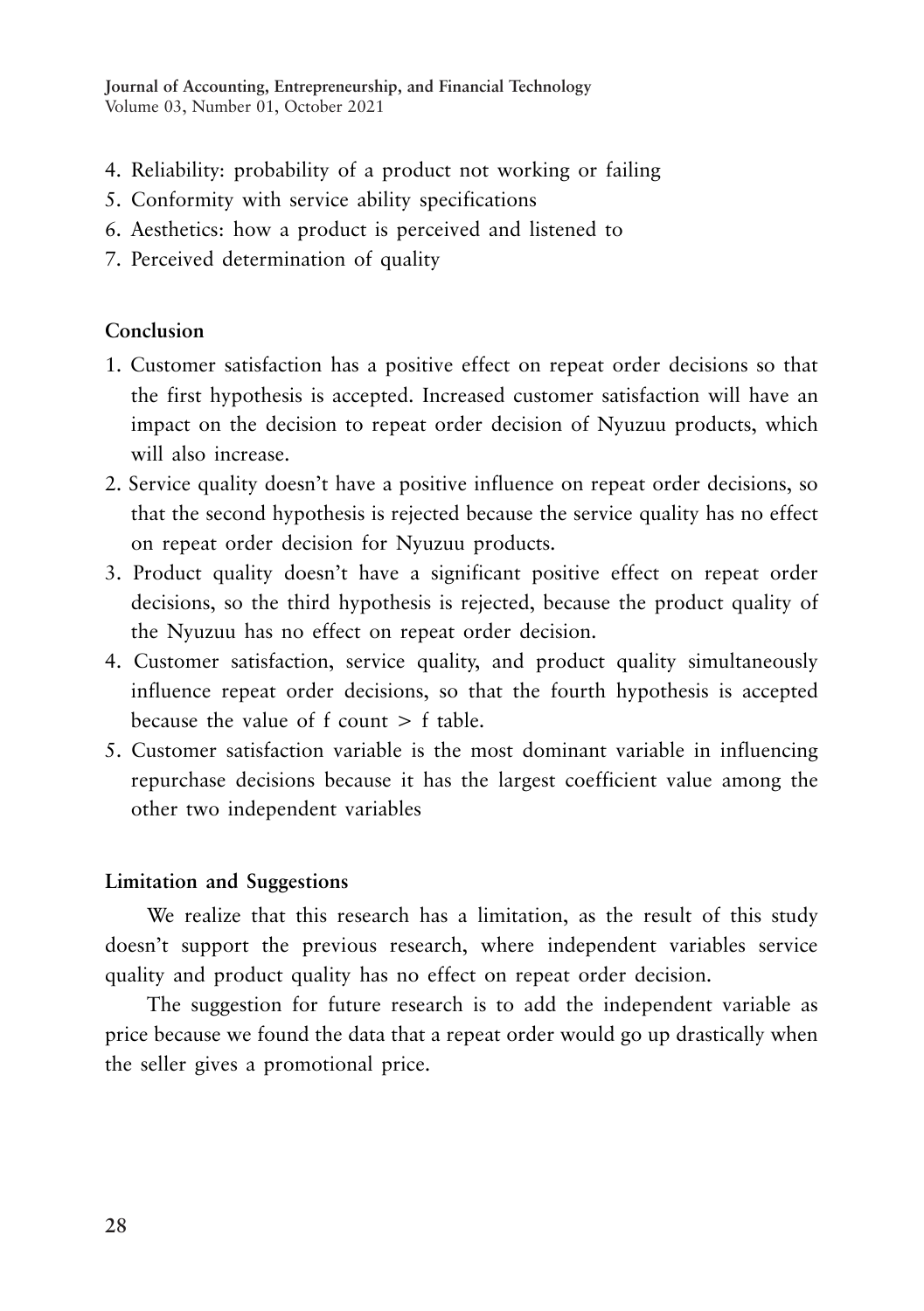# **REFERENCES**

- Abd Ghani, M., Rahi, S., Mansour, M., Abed, H., & Alnaser, F. M. (2017). Determinants of Customer Loyalty: The Role of Service Quality, Customer Satisfaction and Bank Image of Islamic Banks in Palestine. *International Journal of Economics & Management Sciences*, *6*(5). https://doi.org/10.4172/ 2162-6359.1000461.
- Anggita, R. & Ali, H. (2017). The Influence of Product Quality, Service Quality and Price to Purchase Decision of SGM Bunda Milk. *Scholars Bulletin*, *3*(4), 180–187. https://doi.org/10.21276/sb.
- Bahar, A. & Sjahruddin, H. (2017). Pengaruh Kualitas Produk dan Kualitas Pelayanan Terhadap Kepuasan Konsumen dan Minat Beli Ulang. *3*, 14–34. https://doi.org/10.31227/osf.io/tc2fe.
- Denniswara, E. P. (2016). Pengaruh Kualitas Produk, Harga, dan Promosi terhadap Intensi Membeli Ulang Produk My Ideas. *Jurnal Manajemen dan Start-Up Bisnis, 1*(4).
- Fang, S. (2014). Empirical Study of Influential Elements of University Students' e-Satisfaction. *International Journal of Business and Social Science*, *5*(6), 122–130. Retrieved from http://www.ijbssnet.com/journals/vol\_5\_no\_6\_ may\_2014/13.pdf
- Hanoatubun, S. (2020). Dampak Covid 19 Terhadap Perekonomian Indonesia. *Journal of Education, Psychology and Counselling*, *2*(1), 146–153.
- Haryono, N., Octavia, R., (2014). *Loyalitas Konsumen*. *4*(1), 20–27. Bandung: Studi, P., Industri, T., Teknik, F., & U. N.
- Khonita Masrullah, A., Abduh, T., & Yantahin, M. (2020). *Analisis Faktor-Faktor yang Memengaruhi Keputusan Pembelian Minuman Merek Yotta di Kelurahan Daya Kecamatan Biringkanaya*. *6*(1), 23–31.
- Kotler P. & Armstrong G. (2008). *Principles of Marketing*. New Jersey: Pearson Prentice Hall.
- Kotler, P. & Kevin, L. K. (2009). *Manajemen Pemasaran,* Edisi Ketiga Belas, Jilid 1. Jakarta: Erlangga.
- Kotler, P. & Gary, A. (2010). *Prinsip-Prinsip Pemasaran*. Jakarta: Erlangga.
- Liu, W. K., Lee, Y. S., & Hung, L. M. (2016). The Interrelationships among Service Quality, Customer Satisfaction, and Customer Loyalty: Examina-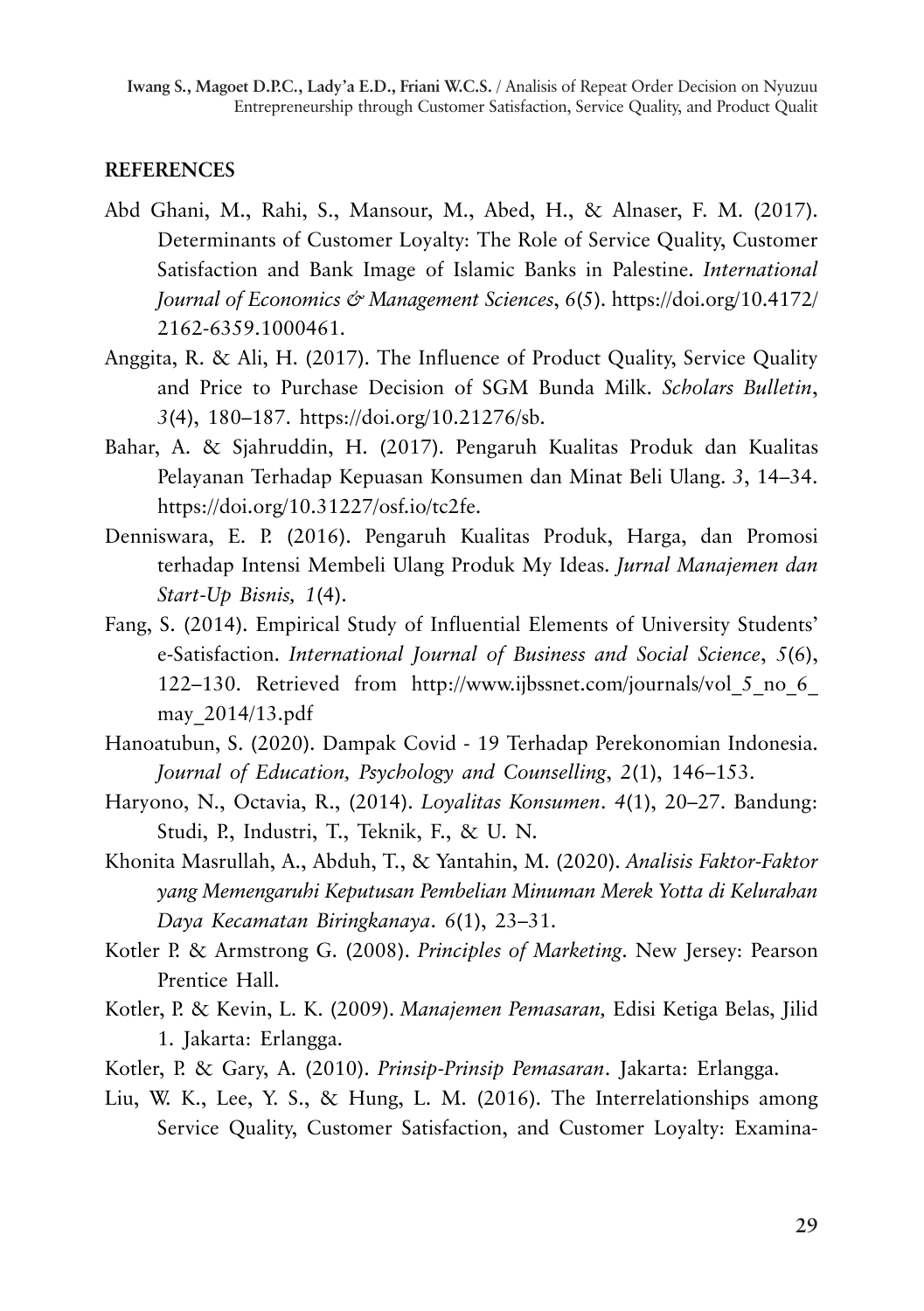> tion of the Fast-Food Industry. *Journal of Foodservice Business Research*, *20*(2), 146–162. https://doi.org/10.1080/15378020.2016.1201644.

- Marlius, D. (2017). Keputusan Pembelian Berdasarkan Faktor Psikologis dan Bauran Pemasaran PT Intercom Mobilindo Padang. *Akademi Keuangan dan Perbankan Padang*, *1*(1), 57–66.
- Mulyana, A. (2019). Influence of Product Quality and Service Quality on Shao Kao Kertajaya Customer Repurchase Interest through Customer Satisfactionri. *Agora*, *7*(2).
- Oliver, R. L. & Bearden, W. O. (1985). Disconfirmation Processes and Consumer Evaluations in Product Usage. *Journal of Business Research*, *13*(3), 235– 246. https://doi.org/10.1016/0148-2963(85)90029-3.
- Palma, M.A. & Andjarwati, A. L. (2016). Pengaruh Kualitas Produk, Kemudahan, dan Harga terhadap Niat Beli Ulang dengan Kepuasan sebagai Variabel Intervening (Studi pada Pelanggan Produk Fashion melalui Toko Online di Surabaya). *Jurnal Riset Ekonomi dan Manajemen, 16*, 84–104.
- Parasuraman, A., Zeithaml, V. A., & Berry, L. L. (1985). A Conceptual Model of Service Quality and Its Implications for Future Research. *Journal of Marketing*, *49*(4), 41–50. https://doi.org/10.1177/002224298504900403.
- Prastiwi, S. K. (2016). Menguji Faktor-Faktor yang Berpengaruh terhadap Repurchase Intention pada Produk Mie Instan Indomie di Indonesia. *Jurnal EKA CIDA*, *1*(1), 96–109.
- Ratnasari, Ririn, & Aksa. (2011). *Teori dan Kasus Manajemen Pemasaran Jasa*. Bogor: Ghalia Indonesia.
- Rosita, R. (2016). Pengaruh Lokasi, Kelengkapan Produk, Kualitas Produk, Pelayanan, Harga, dan Kenyamanan Berbelanja terhadap Minat Beli Ulang Konsumen pada Lotte Mart Bekasi Junction. *Jurnal Ilmiah WIDYA Ekonomika*, *1*(2), 98–103.
- Saidani, B. & Arifin, S. (2012). Pengaruh Kualitas Produk dan Kualitas Layanan terhadap Kepuasan Konsumen dan Minat Beli pada Ranch Market. *Jurnal Riset Manajemen Sains Indonesia (JRMSI)*, *3*(1), 1–22. https://doi.org/ 10.36987/ecobi.v7i2.1758.
- Savitri, I. A. P. D. & Wardana, I. M. (2018). Pengaruh Citra Merek, Kualitas Produk dan Persepsi Harga terhadap Kepuasan dan Niat Beli Ulang. *E-*